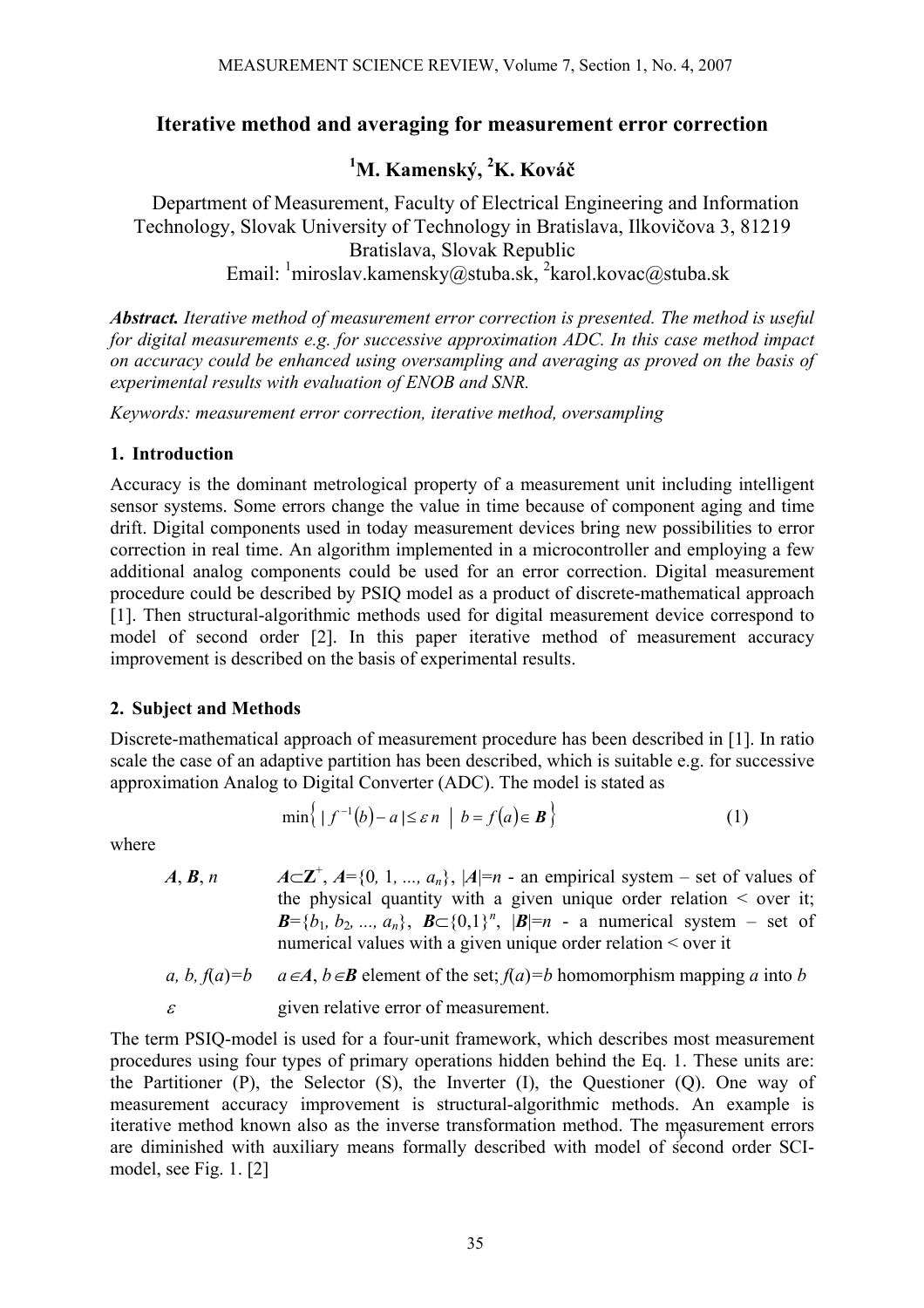

Fig. 1. SCI model of measurement. S-element – realizes a choice between inputs to PSIQ; C-element executes calculation and memorization; I-element fulfils inverse mapping of the result into the empirical set (with reference *a*n); PSIQ-element is the corrected measurement device described by PSIQ model.

The iterative formula of the method is

$$
y_{s,i} = y_{s,i-1} + (b_0 - b_i)
$$
 (2)

where

- $b_0$ ,  $b_i$  the output of ADC in the initial step  $b_0$ , which corresponds to the measured value *x*, or in the next steps  $b_i$  corresponding to output of I-element
- $y_{s,i}$  the actual corrected value in the step  $i$ , which is memorized and put into the input of I-element.

The condition of convergence should be fulfilled [2] and the appropriate ending condition of the process (occurrence of oscillation) has been designed in [3] with the formula for final output calculation. The method leads to suppression of nonlinearity, but is restricted by resolution of ADC. This could be overcome with help of averaging [4]. Under the assumption that the analog input signal is band-limited and the sampling frequency satisfies Nyquist theorem, the white noise model shows that the error average power is given by

$$
\sigma_{\text{elD}}^2 = \frac{q^2}{12} \frac{1}{m} \tag{3}
$$

where

*m* oversampling ratio  $m = f_{s1}/f_N$ ,  $f_{s1} > f_N$  is sampling and Nyquist frequency

*q* quantisation step given by resolution of ADC.

This formula suggests that the conversion accuracy can be improved by refining resolution not only in amplitude but also in time. Technique refining time discretization is referred to as oversampled analog-to-digital conversion. Better conversion accuracy with the same oversampling ratio *m* is attaining using nonlinear reconstruction algorithms as in [4]. Theory for other than white noise included in input signal is presented e.g. in [5]. Besides oversampling also decimation (averaging) should be performed to achieve better resolution with final frequency of sample results  $f_N$ . It could be shown, that oversampling improves Effective Number of Bits (*ENOB*) and Signal to Noise Ration (*SNR*)

$$
ENOB = B + \log_2 \sqrt{m} \tag{4}
$$

$$
SNR = B \cdot 20 \log_{10} 2 + 10 \log_{10} 12 + 10 \log(m) \approx 6,02B + 1.76 + 10 \log(m) \tag{5}
$$

where *B* is nominal number of bits of ADC.

Measurements were made in static input voltages uniformly spread over the input range. This could be seen as a slowly input saw-tooth signal, for which the ENOB could be calculated as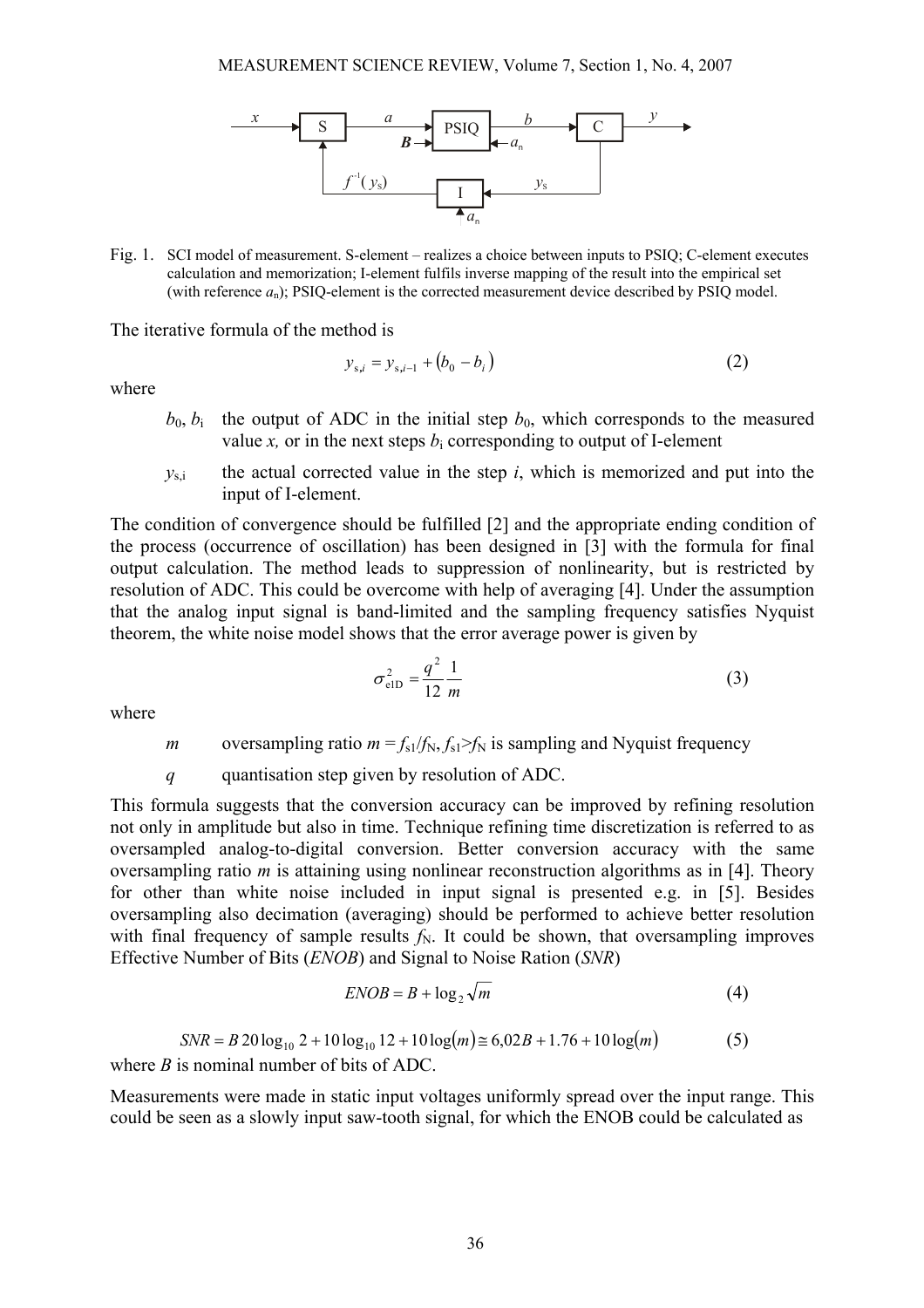$$
ENOB = \frac{10\log\frac{\sigma_x^2}{\sigma_e^2}}{20\log_{10}2} = \frac{SNR}{20\log_{10}2}
$$
 (6)

where

σ*x*, σ*e* root mean square (rms) of input and output respectively, after oversampling and decimation is  $\sigma_e = \sigma_{e1D}$ .

#### **3. Results**

The testing workplace for the iterative method (Eq. 2) has been described in [3]. The method is suitable for error correction of analog input channel of cheap measuring devices, very often represented by ADC of the microcontroller. The I-element has been implemented by PWM output and a simple low-pass RC-filter. The parameters of the RC-filer should assure that the output fluctuations cause negligible error (0.1 LSB). Slow response of I-element output limits the sampling frequency  $(f_s = 0.1 \text{ Hz})$  of iterations maintaining algorithm convergence. 20 processes in each of 51 input levels equally spread through the whole input range have been measured and evaluated. Measurement errors curve before and after correction is depicted in the Fig. 2. In experiments the correction decreased total average error from 1.7 LSB to 0.7 LSB and maximal error from 2.1 LSB to 1.3 LSB. Tendency of correction error to error of PWM has not been proved in this case because of dominating quantisation error of ADC.



Fig. 2. Average measurement error curve before (dotted line with x marker) and after correction (solid line with o marker). The dashed line represents error of PWM circuits.



Fig. 3. Measurement error curve after correction using averaging. Maximum (dashed line with o marker) and minimum (dotted line with x marker) has been calculated after subtraction of I-element error.